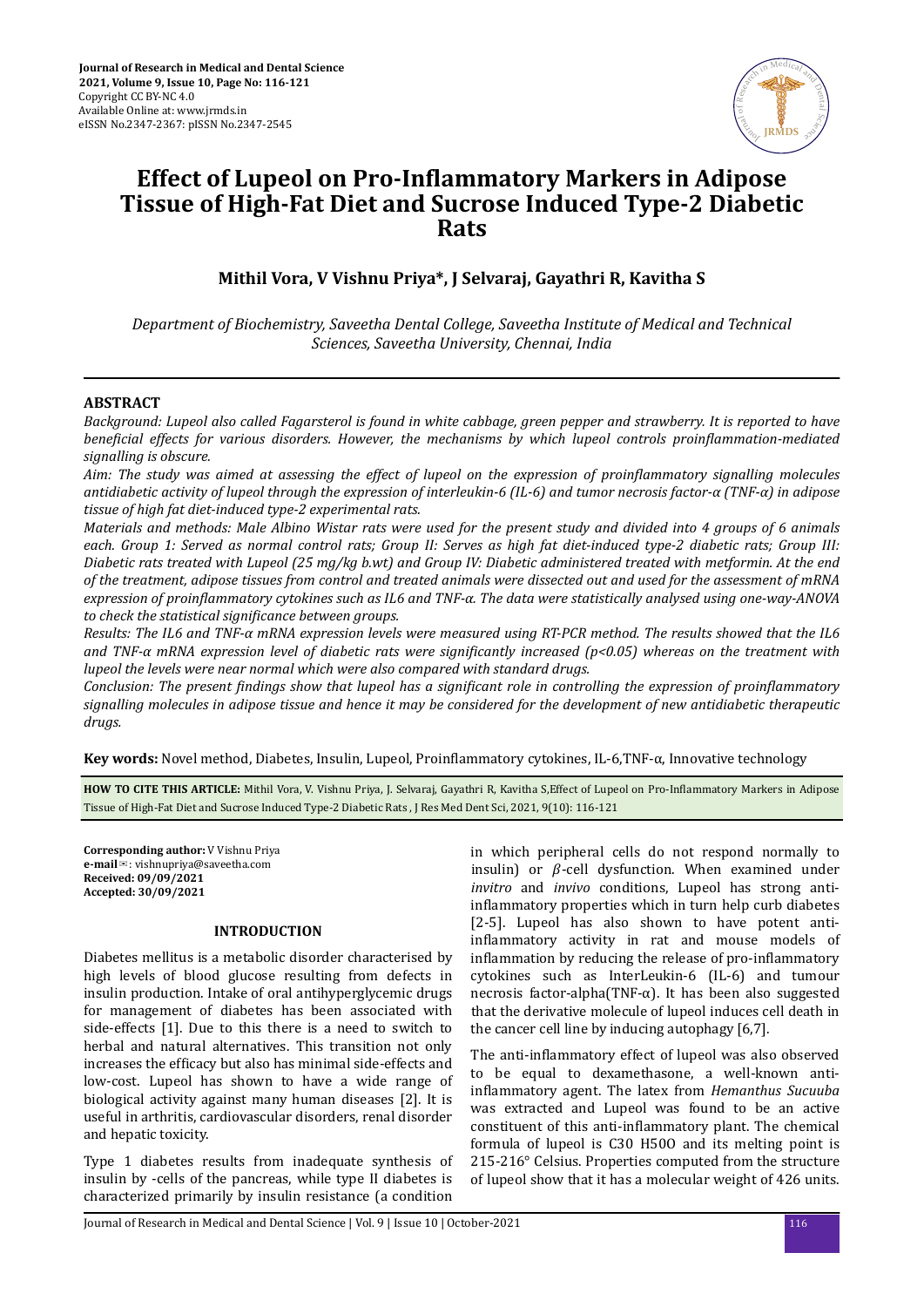The infrared spectrum of lupeol shows the presence of hydroxyl functional groups and an olefinic moiety. The molecular formula depicts the presence of 6 degrees of unsaturation, out of which one can only be satisfied by olefinic function [8,9]. Our team has extensive knowledge and research experience that has translate into high quality publications [10-29].

The aim of this study was to assess the effect of lupeol on the expression of proinflammatory signalling molecules antidiabetic activity of lupeol through the expression of interleukin-6 (IL-6) and tumor necrosis factor-α (TNF-α) in adipose tissue of high fat diet-induced type-2 experimental rats.

## **MATERIAL AND METHOD**

#### **Chemicals**

All chemicals and reagents used in this study were purchased from Sigma Chemical Company St. Louis, MO, USA; Invitro

Gen, USA; Eurofins Genomics India Pvt Ltd, Bangalore, India; New England Biolabs (NEB), USA; Promega, USA. Lupeol was procured from Sigma Chemical Company St. Louis, MO, USA; Total RNA isolation reagent (TRIR) was purchased from Invitrogen, USA. The reversetranscriptase enzyme (MMuLv) was purchased from Genet Bio, South Korea purchased from Promega, USA. Interleukin-1 β (IL-1 β), TNF- $\alpha$  and β-actin primers were purchased from Eurofins Genomics India Pvt Ltd, Bangalore, India and.

#### **Animals**

Animals were maintained as per the National Guidelines and Protocols approved by the Institutional Animal Ethics Committee (IAEC no: 006/2016). Healthy adult male Wistar albino rats (150–180 days old weighing 180–200 g) were used in this study and maintained in clean polypropylene cages at the Central Animal House Facility, Meenakshi Medical College and Research Institute (Meenakshi Academy of Higher Education and Research) under specific humidity  $(65 \pm 5\%)$  and temperature  $(21 \pm 2^{\circ})$  with constant 12 h light and 12 h dark schedule.

## **Induction of Type-2 Diabetes in Animals**

Rats were subjected to 60 days of a high-fat diet containing cholesterol 3%, cholic acid 1%, coconut oil 30%, standard rat feed 66%, and 30% sucrose through drinking water. On the 58th day of treatment, after overnight fasting, blood glucose was checked and the rats that had blood glucose above 120 mg/dL were chosen as type-2 diabetic rats. Sucrose feeding through drinking water with a high-fat diet was continued until the end of the study.

## **Experimental Design**

Adult male albino rats of Wistar 150–180 days old with 180–200 g body weight (b.wt) were randomly divided into five groups of six rats each

- Group I-Control (vehicle treated).
- Group II-Type-2 diabetic rats.
- Group III-Type-2 diabetic rats treated with lupeol (25 mg/kg b.wt/day) orally for 30 days.
- Group IV-Type-2 diabetic rats treated with metformin (50 mg/kg, b.wt/day orally for
- $\bullet$  30 days.

Two days before sacrifice, control and experimental animals were subjected to oral glucose tolerance (OGT) test and insulin tolerance test. At the end of the treatment, animals were anesthetized with sodium thiopentone (40 mg/kg b.wt), blood was collected through cardiac puncture, sera were separated and stored at −80°C, and 20 ml of isotonic sodium chloride solution was perfused through the left ventricle to clear blood from the organs. Adipose tissue from control and experimental animals was immediately dissected out and used for assessing the various parameters

#### **Gene Expression Analysis by Real Time PCR Analysis**

## **Isolation of total RNA**

Total RNA was isolated from control and experimental samples using TRIR (total RNA isolation reagent) kit. Briefly, 100 mg fresh tissue was homogenized with 1 ml TRIR and the homogenate was transferred immediately to a microfuge tube and kept at -80°C for 60 min to permit the complete dissociation of nucleoprotein complexes. Then, 0.2 ml of chloroform was added, vortexed for 1 min and placed on ice at 4°C for 5 min. The homogenates were centrifuged at 12,000 x g for 15 min at 4°C. The aqueous phase was carefully transferred to a fresh microfuge tube and an equal volume of isopropanol was added, vortexed for 15 sec and placed on ice at 4°C for 10 min. The samples were centrifuged at 12,000 x g for 10 min at 4°C. The supernatant was discarded and RNA pellet was washed with 1 ml of 75% ethanol by vortexing and subsequent centrifugation for 5min at 7,500 x g (4°C). The supernatant was removed and RNA pellets were mixed with 50 μl of autoclaved Milli-Q water and dissolved by heating in a water bath for 10 min at  $60^{\circ}$ C.

#### **Quantification of RNA**

Diluted RNA samples were quantified spectrophotometrically by measuring the absorbance (A) at 260/280 nm. 40 µg of RNA in 1 ml gives one absorbance at 260 nm. Therefore, the concentration of RNA in the given sample can be determined by multiplying its A260 by 40 and dilution factor. The purity of RNA preparation can be calculated using the ratio between its absorbance at 260 and 280 nm. A ratio of absorbance at 260/280 nm> 1.8 is generally considered as good quality RNA. The purity of RNA obtained was 1.8.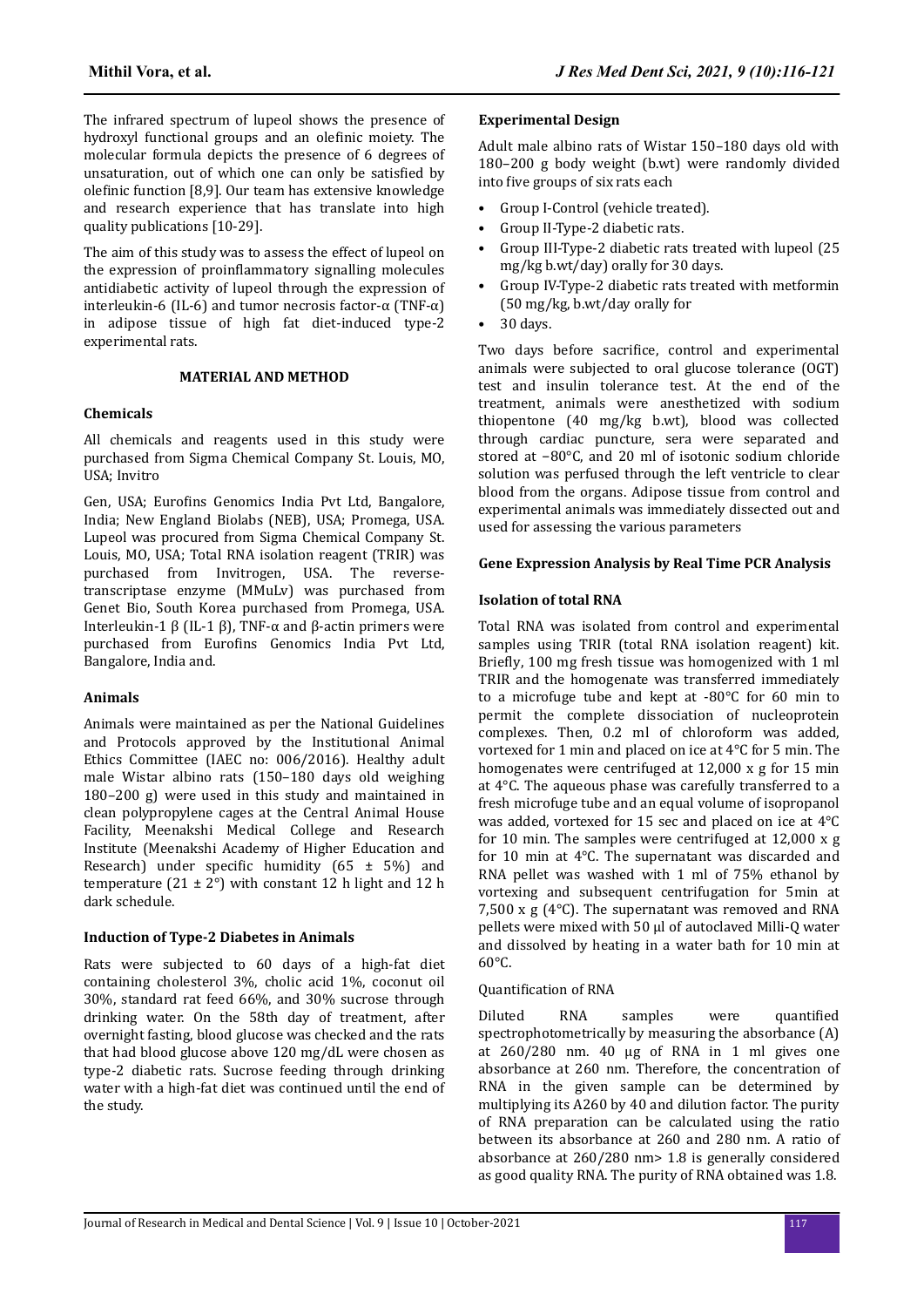Reverse transcriptase–polymerase chain reaction (RT– PCR)

RT-PCR is an approach for converting and amplifying a single stranded RNA template to yield abundant double stranded DNA products. 1. First strand reaction: Complementary DNA (cDNA) is made from the mRNA template using Oligo dT, dNTPs & reverse transcriptase. 2. Second strand reaction: After the reverse transcriptase reaction is complete, standard PCR (called the "second strand reaction") is initiated. Principle RT-PCR is a method used to amplify cDNA copies of RNA. It is the enzymatic conversion of mRNA into a single cDNA template. A specific oligodeoxynucleotide primer hybridizes to the mRNA and is then extended by an RNA dependent DNA polymerase to create a cDNA copy. First strand DNA synthesis The RT kit was purchased from Eurogentec (Seraing, Belgium). Reagents 1. 10X RT buffer: One vial containing 1.4 ml of 10X RT buffer. 2. EuroScript reverse transcriptase: One tube containing 75 μl of Moloney Murine leukaemia virus reverse transcriptase (3750 U at 50 U/μl).

## Quantitative Real Time PCR Principle

The purpose of a PCR (Polymerase Chain Reaction) is to make a huge number of copies of a gene. There are three major steps in a PCR, which are as follows: Denaturation at 94°C for 3 min: During the denaturation at 94°C for 2-5 min, the double strand melts open to single stranded DNA, all enzymatic reactions stop. Annealing at 54°C-65°C for 30 sec: Ionic bonds are constantly formed and broken between primer and the single stranded template to ensure the extension process. Extension at 72°C for 30 sec: Primers that are in positions with no exact match get loose again (because of the higher temperature) and don't give an extension of the fragment. The bases (complementary to the template) are coupled to the primer on the 3' side (the polymerase adds dNTP from 5' to 3', reading the template from 3' to 5' side; bases are added complementary to the template). Because both strands are copied during PCR, there is an exponential increase of the number of copies of the gene.

#### **Reagents**

- 2X Reaction buffer: The PCR master mix kit was purchased from Takara Bio Inc., Japan. Contains TaKaRa Ex Taq HS (a hot start PCR enzyme) dNTP Mixture, Mg2+, Tli RNase H (a heat-resistant RNase H that minimizes PCR inhibition by residual mRNA), and SYBR Green I.
- Forward primer (10µM).
- Reverse primer  $(10\mu)$ .
- cDNA- Template.
- Autoclaved milli Q water.
- Primers: The following gene specific oligonucleotide primers were used.

Details of primers used in the present study

#### **Rat IL-1 β**

• FW-5'-GAAATGAGAAAAGAGTTGTGC-3'

• RW-5'- GGAAGTTGGGGTAGGAAGGAC-3'

## **Rat TNF-α**

- FW -5'-ACGCTCTTCTGTCTACTG-3'
- RA-5'GGATGAACACGCCAGTCG-3'

## **Rat β-actin**

- FW– 5'- TACAGCTTCACCACCACAGC 3'
- RW–5'- TCTCCAGGGAGGAAGAGGAT 3'

#### **PROCEDURE**

Procedure Real Time PCR was carried out on CFX 96 Real Time system (Bio-Rad). The reaction mix (10 µl) was prepared by adding 5 µl of 2X reaction buffer, 0.1 µl of sense and antisense primer, 1 ul of cDNA and 3.8 ul of sterile water. The thermal cycler protocol was as follows: Initial denaturation at 95˚C for 3 min, followed by 40 cycles of PCR, denaturation at 95˚C for 10 sec, annealing at 60˚C for 20 sec and extension at 72˚C for 20 sec. All reactions were performed in triplicate along with no template control (NTC). Melt curve analysis was performed using the thermal cycling programmed at 50-95˚C for each sample to determine the presence of multiple amplicons, non-specific products and contaminants. The results were analysed using CFX 96 Real Time system software (Bio-Rad). As an invariant control, the present study used rat β-actin.

#### **RESULTS**

#### **Effect of lupeol on IL-6 mRNA Expression on Adipose Tissue**

Figure 1 shows the level of IL-6 on control and experimental rats. A significant  $(p<0.05)$  in IL-6 mRNA levels in adipose tissue was observed in type-2 diabetic animals,whereas lupeol treatment decreased the IL-6 mRNA levels in type-2 diabetic animals.Lupeol treatment to control rats did not show any significant changes in IL-6 levels.



**Figure 1: Shows the relation between different groups of rats and the level of the Proinflammatory marker IL-6. X axis represents different rat groups while Y axis represents the level of IL-6. In comparison to the controlled group (100mg/dl), diabetic group has increased levels of Interleukin 6**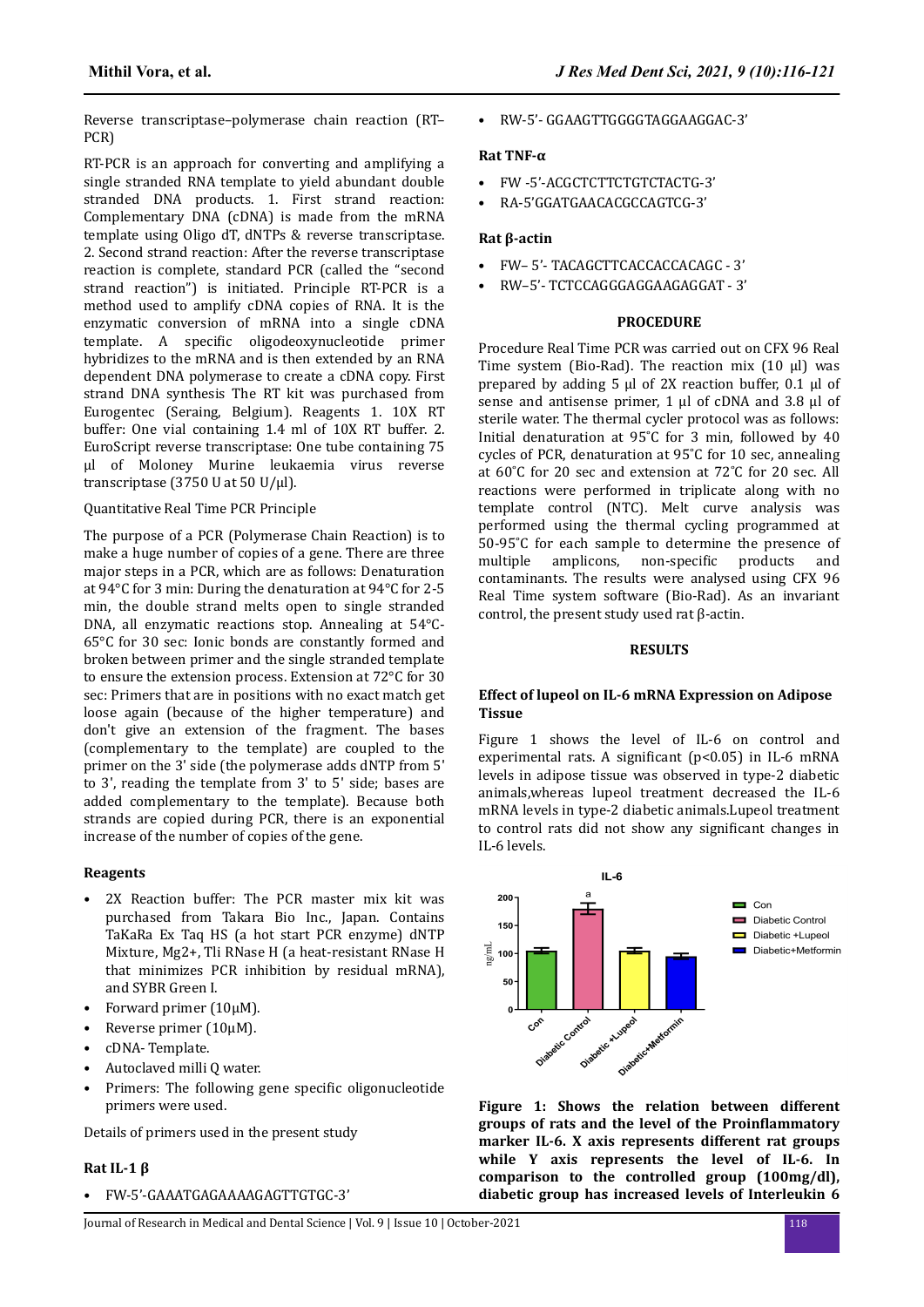to delayed wound healing [8,32]. Estimation of blood glucose levels is one of the foremost successful demonstrative strategies in observing diabetes. Hence, glycaemic evaluation was chosen as the best parameter

TNF- $\alpha$  appears to be a double part in diminishing granulation tissue arrangement and collagen fibre course of action. Within the display, think about lupeol treatment favourably controlling these arbiters by diminishing proinflammatory cytokines such as IL-6 ,an anti-inflammatory cytokine [32]. Lupeol antiinflammatory effects on macrophages are its ability to increase the endocytic capacity of these cells [33].

This study reported that due to high fat diet and induction of Diabetes there is increase in inflammatory marker TNF- $\alpha$  in vivo with alterations in its mRNA expressions in diabetic rats as compare to normal rats. Alternatively, lupeol administration to the high fat diet induced diabetic rats altered the TNF- $\alpha$  mRNA expression to near normal when compared to control. These findings indicate that lupeol has been found to reduce TNF-α level by altering the inflammation. This is similar to previous study where Lupeol treatment showed decrease in

for disease progression in this study.

**(175mg/dl). However when diabetic induced control group is exposed to Lupeol and Metformin IL-6 level decreases** significantly.

## **Effect of lupeol on TNF-α mRNA Expression on Adipose Tissue**

Figure 2 shows the level of TNF- $\alpha$  on control and experimental rats .A significant ( $p$ <0.05) in TNF- $\alpha$  mRNA levels in adipose tissue was observed in type-2 diabetic animals, whereas lupeol treatment decreased the TNF-α mRNA levels in type-2 diabetic animals. Lupeol treatment to control rats did not show any significant changes in TNF-α level.





**Figure2: Shows the relation between different groups of rats and the level of the Proinflammatory marker TNF-α. X axis represents different rat groups while the Y axis represents the level of TNF-α. In comparison to the controlled group (80mg/dl), diabetic group has increased levels of TNF-α (150 mg/dl).However when diabetic induced control group is exposed to Lupeol and Metformin TNF-α level decreases significantly.** 

#### **DISCUSSION**

Glucose homoeostasis is vital for the balanced use of energy sources such as carbohydrates, amino acid and fatty acid by the body. Adipocytes recruit macrophages and initiate pro-inflammatory response, causing sustained release of inflammatory adipocytokines such as TNF-alpha and IL-6 which cause serine phosphorylation of IR substrate [3]. The result of the present study clearly indicated that Lupeol has significant antidiabetic activity. The model chosen for studying these activities have already been validated. The currently available antidiabetic drugs for the management of diabetes mellitus have certain drawbacks and are cost-effective for developing countries [3,30,31].

Impaired wound healing represents one of the major diabetes complications in clinical practice. In general Hyperglycemia causes changes in the functioning of endothelial cells and consequently, vascular dysfunction in the wounds. Clinical trials indicated that the cutaneous wound healing process occurs in three phases. Chronic inflammation is also one of the main factors contributing

generation of pro-inflammatory cytokines such as IL-beta in lipopolysaccharide treated macrophages [34]. Lupeol has been reported to inhibit the IL-6 which may be

attributable to better glycaemic regulation.

#### **LIMITATION**

The sample group size was small and only few clinical conditions were considered. The trial for this drug is time consuming and is not very cost efficient.

#### **FUTURE SCOPE**

Lupeol should be administered in humans to understand the effect of it efficiently and its efficiency should be comparable to other drugs in the medical industry. The effect of Lupeol should be tried on other clinical conditions as well.

# **CONCLUSION**

It is concluded from the present study findings that lupeol plays a significant role in attenuating type-2 diabetes complications and normalizing the altered levels of biochemical changes. It causes suppression of proinflammatory markers. Hence Lupeol may be used as one of the potential antidiabetic herbal drugs. Further in vivo studies and clinical trials may be conducted to develop lupeol into a potential drug for treatment of diabetes.

#### **ACKNOWLEDGEMENT**

The authors express their gratitude to Saveetha Dental College & Hospitals for supporting and for successful completion of this project.

#### **FUNDING**

The present project is funded by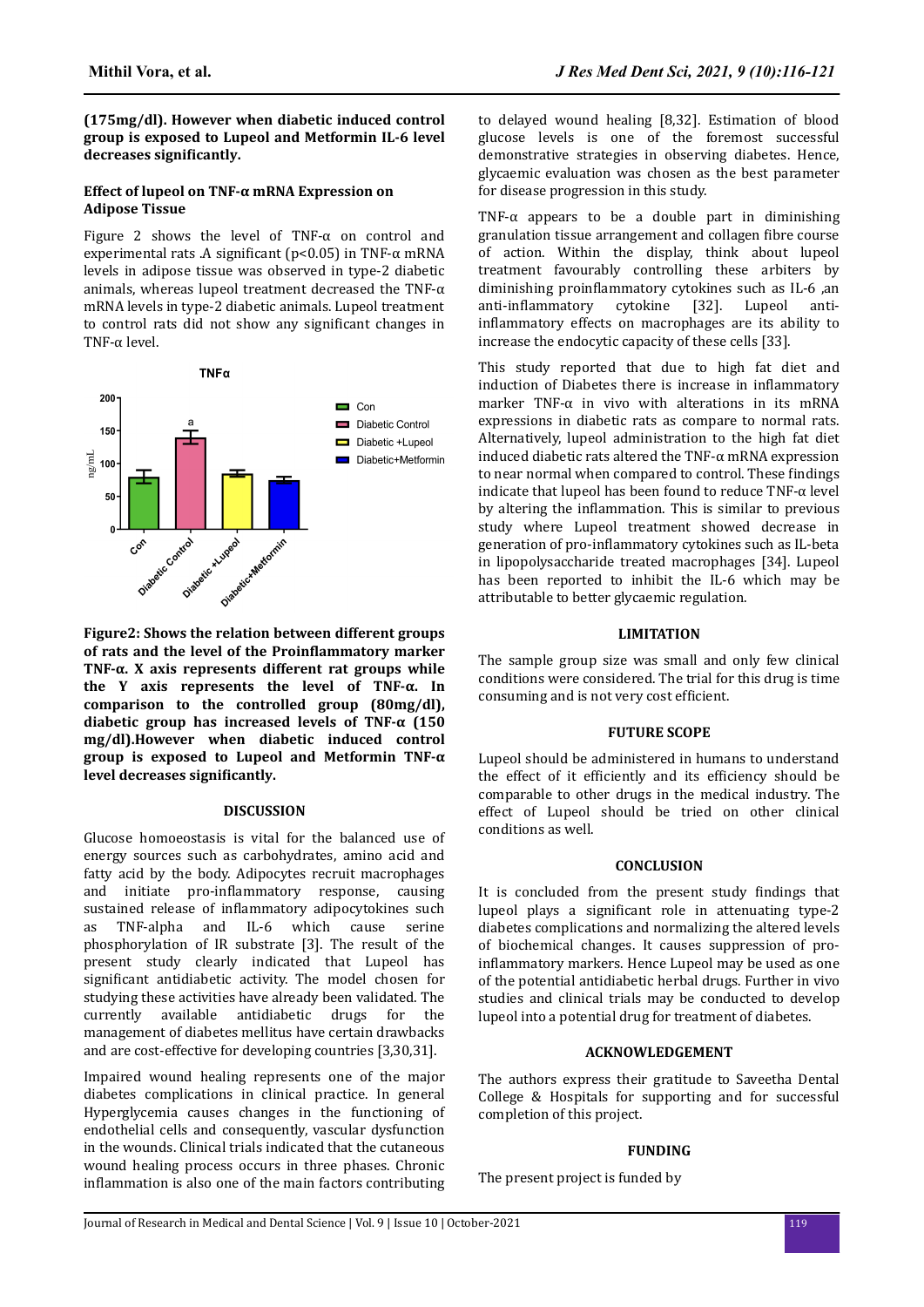- Saveetha Institute of Medical and Technical Sciences.
- Saveetha Dental College and Hospitals.
- Saveetha University.
- Dr. Vora's dental care.

## **Author Contribution**

- Mithil Vora contributed in designing the study, execution of the project, statistical analysis, manuscript drafting.
- Dr. V Vishnupriya contributed in study design, guiding the research work, manuscript correction.
- Dr. J Selvaraj, Dr. M Kavitha, Dr. Gayathri: Study design, statistical analysis, manuscript proofreading and correction.

## **CONFLICT OF INTEREST**

The authors hereby declare that there is no conflict of interest in this study.

#### **REFERENCES**

- 1. [Shreenithi S, Vishnupriya V, Ponnulakshmi R, et al.](https://web.p.ebscohost.com/abstract?direct=true&profile=ehost&scope=site&authtype=crawler&jrnl=09757619&AN=139165672&h=U80Vi6EhPG2RIf5js3VfoLhuxJZf3hIXJElYVn3qXAPEyNlsiYMatVvsxBsQZiYUf9uNJxNzWV6fJTkPjGn5Jg%3d%3d&crl=c&resultNs=AdminWebAuth&resultLocal=ErrCrlNotAuth&crlhashurl=login.aspx%3fdirect%3dtrue%26profile%3dehost%26scope%3dsite%26authtype%3dcrawler%26jrnl%3d09757619%26AN%3d139165672) [In silico and in vivo approach to identify the](https://web.p.ebscohost.com/abstract?direct=true&profile=ehost&scope=site&authtype=crawler&jrnl=09757619&AN=139165672&h=U80Vi6EhPG2RIf5js3VfoLhuxJZf3hIXJElYVn3qXAPEyNlsiYMatVvsxBsQZiYUf9uNJxNzWV6fJTkPjGn5Jg%3d%3d&crl=c&resultNs=AdminWebAuth&resultLocal=ErrCrlNotAuth&crlhashurl=login.aspx%3fdirect%3dtrue%26profile%3dehost%26scope%3dsite%26authtype%3dcrawler%26jrnl%3d09757619%26AN%3d139165672) [antidiabetic activity of lupeol. Drug Invent Today](https://web.p.ebscohost.com/abstract?direct=true&profile=ehost&scope=site&authtype=crawler&jrnl=09757619&AN=139165672&h=U80Vi6EhPG2RIf5js3VfoLhuxJZf3hIXJElYVn3qXAPEyNlsiYMatVvsxBsQZiYUf9uNJxNzWV6fJTkPjGn5Jg%3d%3d&crl=c&resultNs=AdminWebAuth&resultLocal=ErrCrlNotAuth&crlhashurl=login.aspx%3fdirect%3dtrue%26profile%3dehost%26scope%3dsite%26authtype%3dcrawler%26jrnl%3d09757619%26AN%3d139165672) [2019; 11.](https://web.p.ebscohost.com/abstract?direct=true&profile=ehost&scope=site&authtype=crawler&jrnl=09757619&AN=139165672&h=U80Vi6EhPG2RIf5js3VfoLhuxJZf3hIXJElYVn3qXAPEyNlsiYMatVvsxBsQZiYUf9uNJxNzWV6fJTkPjGn5Jg%3d%3d&crl=c&resultNs=AdminWebAuth&resultLocal=ErrCrlNotAuth&crlhashurl=login.aspx%3fdirect%3dtrue%26profile%3dehost%26scope%3dsite%26authtype%3dcrawler%26jrnl%3d09757619%26AN%3d139165672)
- 2. [Geetha T, Varalakshmi P.](https://doi.org/10.1016/s0378-8741(01)00175-1) Anti-inflammatory [activity of lupeol and lupeol linoleate in rats. J](https://doi.org/10.1016/s0378-8741(01)00175-1) [Ethnopharmacol 2001; 76:77-80.](https://doi.org/10.1016/s0378-8741(01)00175-1)
- 3. Kottireddy S, Koora S. Lupeol exerts its antidiabetic activity through insulin receptor and glucose transporter-4 in gracilis muscle in high fat and sucrose-induced diabetic rats. Drug Invent Today 2019; 11.
- 4. [Gurupriya S, Cathrine L, Ramesh J. In vitro](https://www.phytojournal.com/archives?year=2018&vol=7&issue=4&ArticleId=5009&si=false) [antidiabetic and antioxidant activities of lupeol](https://www.phytojournal.com/archives?year=2018&vol=7&issue=4&ArticleId=5009&si=false) [isolated from the methanolic extract of](https://www.phytojournal.com/archives?year=2018&vol=7&issue=4&ArticleId=5009&si=false) [Andrographis echioides leaves. J Pharmacog](https://www.phytojournal.com/archives?year=2018&vol=7&issue=4&ArticleId=5009&si=false) [Phytochem 2018; 7:768–75.](https://www.phytojournal.com/archives?year=2018&vol=7&issue=4&ArticleId=5009&si=false)
- 5. [Tsai FS, Lin LW, Wu CR. Lupeol and its role in](https://doi.org/10.1007/978-3-319-41342-6_7) [chronic diseases. Adv Exp Med Biol 2016;](https://doi.org/10.1007/978-3-319-41342-6_7) [929:145–175.](https://doi.org/10.1007/978-3-319-41342-6_7)
- 6. Smith BK. Tumor necrosis factor, interleukin i, and interleukin 6 in experimental cancer cachexia. University of Michigan 1992.
- 7. Lucetti DL, Lucetti EC, Bandeira MAM, et al. Antiinflammatory [effects and possible mechanism of](https://doi.org/10.1186/1476-9255-7-60) [action of lupeol acetate isolated from](https://doi.org/10.1186/1476-9255-7-60) [Himatanthus drasticus \(Mart.\) Plumel J](https://doi.org/10.1186/1476-9255-7-60) Inflamm [2010; 7:60.](https://doi.org/10.1186/1476-9255-7-60)
- 8. [Saleem M. Lupeol, a novel](https://doi.org/10.1016/j.canlet.2009.04.033) anti-inflammatory and [anti-cancer dietary triterpene. Cancer Lett 2009;](https://doi.org/10.1016/j.canlet.2009.04.033) [285:109–115.](https://doi.org/10.1016/j.canlet.2009.04.033)
- 9. Juárez-Vázquez [MD, Siordia-Reyes GA,](https://doi.org/10.35248/2167-0412.20.9.347) Pérez-González [MZ, et al. Leishmanicidal and](https://doi.org/10.35248/2167-0412.20.9.347) antiinflammatory [activities of lupeol acetate isolated](https://doi.org/10.35248/2167-0412.20.9.347) [from Cnidoscolus tehuacanensis Breckon. Med](https://doi.org/10.35248/2167-0412.20.9.347) [Aromat Plants 2020; 9:2167-0412.](https://doi.org/10.35248/2167-0412.20.9.347)
- 10. [Wu F, Zhu J, Li G, et al. Biologically synthesized](https://doi.org/10.1080/21691401.2019.1647224) [green gold nanoparticles from Siberian ginseng](https://doi.org/10.1080/21691401.2019.1647224) [induce growth-inhibitory effect on melanoma](https://doi.org/10.1080/21691401.2019.1647224) [cells \(B16\). Artif Cells Nanomed Biotechnol 2019;](https://doi.org/10.1080/21691401.2019.1647224) [47:3297–3305.](https://doi.org/10.1080/21691401.2019.1647224)
- 11. [Chen F, Tang Y, Sun Y, et al. 6-shogaol, a active](https://doi.org/10.1016/j.jphotobiol.2019.111518) [constiuents of ginger prevents UVB radiation](https://doi.org/10.1016/j.jphotobiol.2019.111518) mediated inflammation [and oxidative stress](https://doi.org/10.1016/j.jphotobiol.2019.111518) [through modulating NrF2 signaling in human](https://doi.org/10.1016/j.jphotobiol.2019.111518) [epidermal keratinocytes \(HaCaT cells\). J](https://doi.org/10.1016/j.jphotobiol.2019.111518) [Photochem Photobiol 2019; 197:111518.](https://doi.org/10.1016/j.jphotobiol.2019.111518)
- 12. [Li Z, Veeraraghavan VP, Mohan SK, et al. Apoptotic](https://doi.org/10.1016/j.jphotobiol.2019.111773) [induction and anti-metastatic activity of eugenol](https://doi.org/10.1016/j.jphotobiol.2019.111773) [encapsulated chitosan nanopolymer on rat glioma](https://doi.org/10.1016/j.jphotobiol.2019.111773) [C6 cells via alleviating the MMP signaling](https://doi.org/10.1016/j.jphotobiol.2019.111773) [pathway. Photochem Photobiol Biol 2020;](https://doi.org/10.1016/j.jphotobiol.2019.111773) [203:111773.](https://doi.org/10.1016/j.jphotobiol.2019.111773)
- 13. [Babu S, Jayaraman S. An update on β-sitosterol: A](https://doi.org/10.1016/j.biopha.2020.110702) [potential herbal nutraceutical for diabetic](https://doi.org/10.1016/j.biopha.2020.110702) [management. Biomed Pharmacother 2020;](https://doi.org/10.1016/j.biopha.2020.110702) [131:110702.](https://doi.org/10.1016/j.biopha.2020.110702)
- 14. [Malaikolundhan H, Mookkan G, Krishnamoorthi](https://doi.org/10.1080/21691401.2020.1814313) [G, et al. Anticarcinogenic effect of gold](https://doi.org/10.1080/21691401.2020.1814313) [nanoparticles synthesized from Albizia lebbeck](https://doi.org/10.1080/21691401.2020.1814313) [on HCT-116 colon cancer cell lines. Artif Cells](https://doi.org/10.1080/21691401.2020.1814313) [Nanomed Biotechnol 2020; 48:1206–1213.](https://doi.org/10.1080/21691401.2020.1814313)
- 15. [Han X, Jiang X, Guo L, et al. Anticarcinogenic](https://doi.org/10.1080/21691401.2019.1626412) [potential of gold nanoparticles synthesized from](https://doi.org/10.1080/21691401.2019.1626412) [Trichosanthes kirilowii in colon cancer cells](https://doi.org/10.1080/21691401.2019.1626412) [through the induction of apoptotic pathway. Artif](https://doi.org/10.1080/21691401.2019.1626412) [Cells Nanomed Biotechnol 2019; 47:3577–3584.](https://doi.org/10.1080/21691401.2019.1626412)
- 16. [Gothai S, Muniandy K, Gnanaraj C, et al.](https://doi.org/10.1016/j.biopha.2018.08.112) [Pharmacological insights into antioxidants](https://doi.org/10.1016/j.biopha.2018.08.112) [against colorectal cancer: A detailed review of the](https://doi.org/10.1016/j.biopha.2018.08.112) [possible mechanisms. Biomed Pharmacother](https://doi.org/10.1016/j.biopha.2018.08.112) [2018; 107:1514–1522.](https://doi.org/10.1016/j.biopha.2018.08.112)
- 17. [Veeraraghavan VP, Hussain S, Papayya](https://doi.org/10.1080/87559129.2021.1889581) [Balakrishna J, et al. A comprehensive and critical](https://doi.org/10.1080/87559129.2021.1889581) [review on ethnopharmacological importance of](https://doi.org/10.1080/87559129.2021.1889581) desert truffles: [Terfezia claveryi, terfezia boudieri,](https://doi.org/10.1080/87559129.2021.1889581) [and tirmania nivea. Food Rev Int 2021; 1-20.](https://doi.org/10.1080/87559129.2021.1889581)
- 18. [Sathya S, Ragul V, Veeraraghavan VP, et al. An in](https://doi.org/10.1016/j.enmm.2020.100333) [vitro study on hexavalent chromium \[Cr\(VI\)\]](https://doi.org/10.1016/j.enmm.2020.100333) [remediation using iron oxide nanoparticles based](https://doi.org/10.1016/j.enmm.2020.100333) [beads. Environ Nanotechnol. Monit Manag 2020;](https://doi.org/10.1016/j.enmm.2020.100333) [14:100333.](https://doi.org/10.1016/j.enmm.2020.100333)
- 19. [Yang Z, Pu M, Dong X, et al. Piperine loaded zinc](https://doi.org/10.1016/j.arabjc.2020.03.028) [oxide nanocomposite inhibits the PI3K/AKT/](https://doi.org/10.1016/j.arabjc.2020.03.028) [mTOR signaling pathway via attenuating the](https://doi.org/10.1016/j.arabjc.2020.03.028) [development of gastric carcinoma: In vitroandin](https://doi.org/10.1016/j.arabjc.2020.03.028) [vivo studies. Arab J Chem 2020; 13:5501–5516.](https://doi.org/10.1016/j.arabjc.2020.03.028)
- 20. [Rajendran P, Alzahrani AM, Rengarajan T, et al.](https://doi.org/10.1080/10408398.2020.1837725) [Consumption of reused vegetable oil](https://doi.org/10.1080/10408398.2020.1837725) intensifies [BRCA1 mutations. Crit Rev Food Sci Nutr 2020; 1–](https://doi.org/10.1080/10408398.2020.1837725) [8.](https://doi.org/10.1080/10408398.2020.1837725)
- 21. [Barma MD, Muthupandiyan I, Samuel SR, et al.](https://doi.org/10.1016/j.archoralbio.2021.105132) [Inhibition of Streptococcus mutans, antioxidant](https://doi.org/10.1016/j.archoralbio.2021.105132)